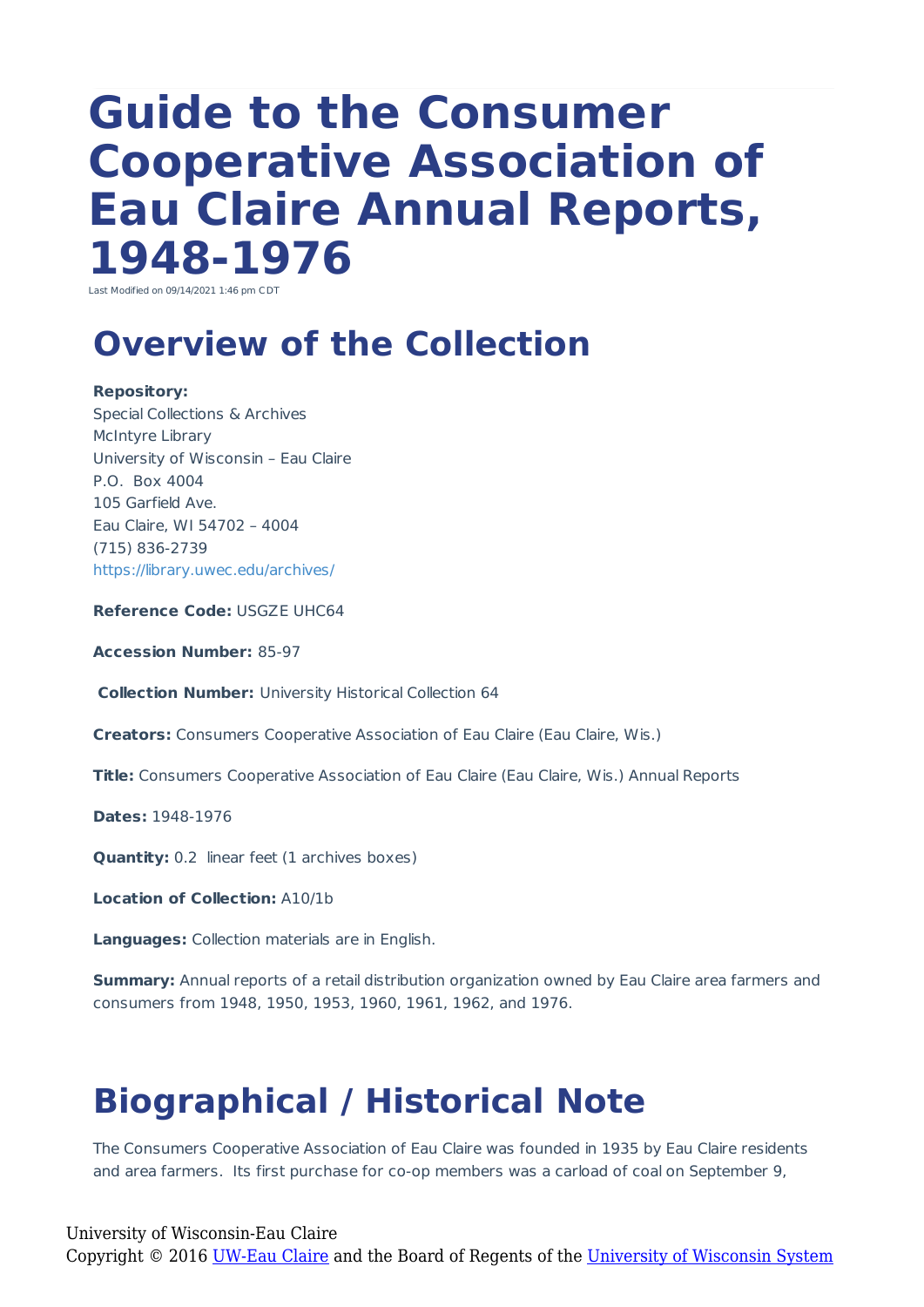1935. Later ventures included a gas station in 1936, a credit union in 1938 and a coal yard and a bulk plant in 1946. A coop supermarket was in operation by 1953, and a Health Maintenance Organization was incorporated in 1972. Other activities included a summer camp for children and a teen club.

#### **Content Description**

The annual reports contain lists of officers, annual financial statements, accounts of the past year's highlights, and histories of the cooperative. Some reports feature photographs of the cooperative's buildings and businesses.

#### **Administrative Information**

**Acquisition Information:** Donated to the University Archives and Special Collections, University of Wisconsin – Eau Claire in 1985.

**Access Restrictions:** Collection is open to the public.

**Use Restrictions:** Researchers are responsible for using in accordance with 17 U.S.C. Copyright not owned by the University of Wisconsin--Eau Claire.

**Preferred Citation:** Consumers Cooperative Association of Eau Claire (Eau Claire, Wis.) Annual Reports. UHC 64. Special Collections & Archives. McIntyre Library. University of Wisconsin – Eau Claire. Eau Claire, WI.

**Processing Note:** Processed by Colleen McFarland in June 2007.

**Arrangement:** Chronological

## **Subjects**

**Corporate Names:** Consumers Cooperative Association of Eau Claire (Eau Claire, Wis.)

**Subject Terms:** Cooperative societies – Wisconsin – Eau Claire Consumer cooperatives – Wisconsin – Eau Claire

**Geographical Terms:** Eau Claire (Wis.) – Commerce

#### **Genre Terms:**